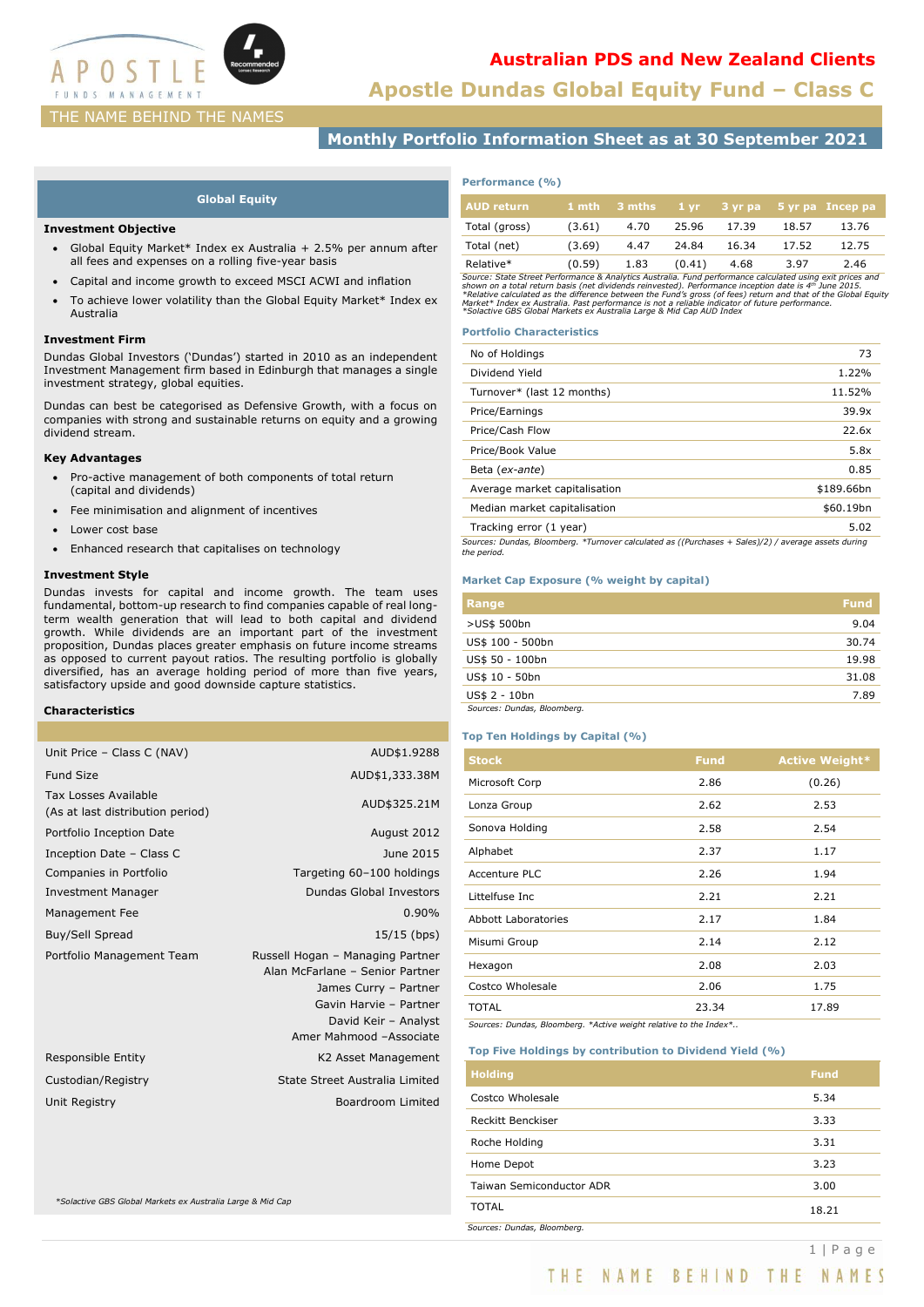

# **Apostle Dundas Global Equity Fund – Class C**

# THE NAME BEHIND THE NAMES

# **Monthly Portfolio Information Sheet as at 30 September 2021**

### **Regional Allocation (%)**

| <b>Country</b>          | <b>Fund</b> | <b>Active Weight*</b> |
|-------------------------|-------------|-----------------------|
| <b>United States</b>    | 51.37       | (7.50)                |
| Switzerland             | 9.64        | 6.80                  |
| France                  | 8.09        | 5.27                  |
| Japan                   | 6.46        | 0.14                  |
| United Kingdom          | 5.35        | 1.65                  |
| Sweden                  | 3.76        | 2.86                  |
| Denmark                 | 3.65        | 2.97                  |
| <b>Emerging Markets</b> | 2.59        | (9.30)                |
| Netherlands             | 1.69        | (0.02)                |
| Germany                 | 1.33        | (1.01)                |
| Canada                  | 1.29        | (1.67)                |
| Hong Kong               | 1.07        | 0.04                  |
| Singapore               | 1.02        | 0.71                  |
| Norway                  | 0.88        | 0.70                  |
| Spain                   | 0.55        | (0.08)                |

 *Sources: Dundas, Bloomberg. \*Active Weight relative to the Index\*.*

### **Sector Exposure (%)**

| <b>Sector</b>                 | <b>Fund</b> | <b>Active Weight*</b> |
|-------------------------------|-------------|-----------------------|
| <b>Information Technology</b> | 32.09       | 9.43                  |
| <b>Health Care</b>            | 23.80       | 12.10                 |
| Financials                    | 9.91        | (4.07)                |
| <b>Consumer Staples</b>       | 8.45        | 1.66                  |
| <b>Consumer Discretionary</b> | 7.40        | (5.13)                |
| <b>Industrials</b>            | 7.03        | (2.71)                |
| <b>Materials</b>              | 5.03        | 0.58                  |
| <b>Communication Services</b> | 5.01        | (4.40)                |
| Energy                        | 0.00        | (3.51)                |
| Real Estate                   | 0.00        | (2.55)                |
| Utilities                     | 0.00        | (2.66)                |
| Cash                          | 1.27        | 1.26                  |

*Sources: Dundas, Bloomberg. \*Active Weight relative to the Index\*.*

### **Performance and Portfolio Comment – September 2021**

### *Market overview*

The market optimism experienced over the course of previous months was stemmed by concerns of a continuation of decelerating economic growth, with the ACWI ex Australia index falling by 3.02% when measured in Australian Dollars.

North America lagged the market, with the S&P registering its first decline since January and its worst month since September 2020. There were a plethora of issues precipitating<br>the sell-off including concerns around Fed tapering, persistent supply chain pressures<br>sparking a swathe of corporate warnings, a more Delta headwinds, continued concerns about China, rising energy costs and steepening bond yields. Asia Pacific ended the month down, however its largest market Japan once more aiding returns. Meanwhile China was dragged lower amidst default worries of the mammoth real estate developer Evergrande, and power shortages which slowed production effecting a wide range of goods. Western Europe was the laggard of the major markets this month with rising energy prices and inflation pressures being of concern. Areas of the UK experienced fuel shortages due to a dearth of tanker-truck drivers.

Energy was by far the best performing sector, the only sector to post a positive return, as the market considered the imbalance between improving global demand and current output. Energy had its best month since February as crude oil rallied by nearly 10% in September as part of a global energy surge. Utilities and Materials performed poorly this month.

#### *Performance overview*

Over the past 12 months, the Fund has delivered a total return gross of fees of 25.96% while the index gained 26.37%. For the calendar year to date, the Fund returned 21.27% against a benchmark increase of 18.78%. In September the Fund fell by 3.61%, underperforming the benchmark by -0.59%.

The Fund's underperformance was primarily down to allocation effects. Having no exposure to the Energy sector, the runaway winner this month was the main culprit of the underperformance. The Fund's overweight to I.T. detracted as did stock selection within this sector. Stock selection within the Materials sector also disappointed. While the overweight to Health Care was detrimental to performance, this was more than offset by positive stock selection. Regionally, the Fund's stock selection within Asia Pacific was positive primarily due to the Fund's holdings in Japan; while allocation to this region and having no exposure to China also benefited the fund. Stock selection in Western Europe was a drag on relative performance.

Of the top five stock contributors, the top two were Japanese; the industrial supplier **Misumi**  (+8.90%), and the blood diagnostics firm **Sysmex** (+11.14%). The other three were from the US, the hospital supplier **Baxter International** (+7.13%) which just announced the acquisition of Hill-Rom, the largest purchase in the company's history, the financial data provider **Factset** (+5.05%), and finally the semiconductor manufacturer **Analog Devices**  $(+3.99\%)$ .

The five biggest detractors were headed up by the Swiss pharma outsourced manufacturer Lonza (-10.05%), followed by the Danish global biotechnology company Novozymes (-<br>14.09%) and the Swedish measurement technology group Hexagon (-9.15%). Two<br>industrial stocks rounded out the list; the Norwegian recycling s **Systems** (-13.66%) and US industrial maintenance and repair supplier **W.W. Grainger** (- 8.30%).

#### *Dividends*

Dividend announcements in September were strong. **Close Brothers**, a high-quality<br>commercial bank grew its dividend 50% YoY. The dividend is recovering from a reduction<br>enforced by the regulator throughout the pandemic. Cl well and profitability should continue to improve as the economic recovery broadens. **Microsoft** also grew its dividend 11% and **Accenture** 10%, both of which operate in the theme of commerce digitalisation through cloud computing. Despite Microsoft's scale at \$170bn in revenue, growth is accelerating and profitability is improving. Not only is this driven by the 'work from home' transition, but is sustainable due to growing scale in cloud distribution channels and rising demand for services such as cybersecurity and productivity<br>solutions. Deploying and integrating these services is difficult; Accenture addresses these<br>challenges by helping clients to incor

### *Portfolio changes*

There were no full sales made in September. One new investment was made: the US-listed world leader for electrical interconnected products company **Amphenol**, which works closely with its customers across industries such as automobiles, to create products and systems achieving specific client outcomes. Insurance giant Prudential completed its demerger of the US retirement services provider **Jackson Financial**, now a separate Fund holding.

### **Contacts**

Apostle Funds Management Pty Limited Level 25, 259 George St Sydney NSW 2000 T +61 2 8278 9554 F +61 2 9247 9976 [www.apostlefm.com.au](http://www.apostlefm.com.au/)

K2 Asset Management Level 32 101 Collins Street Melbourne T +61 3 9691 6111 [www.k2am.com.au](http://www.k2am.com.au/)